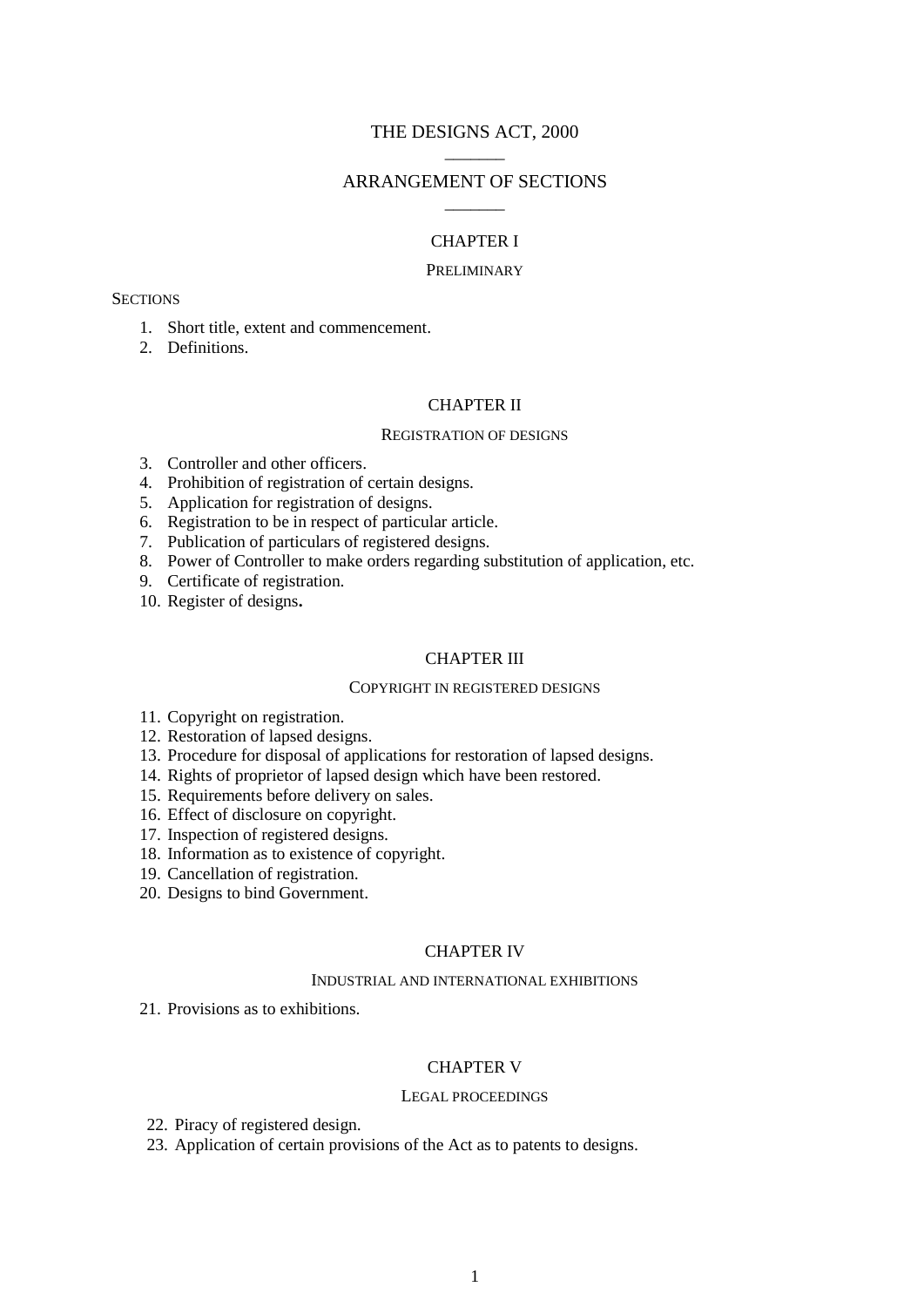## CHAPTER VI

# GENERAL

# *Fees*

### **SECTIONS**

24. Fees.

## *Provisions as to registers and other documents in the patent office*

- 25. Notice of trust not to be entered in registers.
- 26. Inspection of and extracts from registers.
- 27. Privilege of reports of Controller.
- 28. Prohibition and publication of specification, drawings, etc., where application abandoned, etc.
- 29. Power of Controller to correct clerical errors.
- 30. Entry of assignment and transmissions in registers.
- 31. Rectification of register.

# CHAPTER VII

## POWERS AND DUTIES OF CONTROLLER

32. Powers of Controller in proceedings under Act.

33. Exercise of discretionary power by Controller.

- 34. Power of Controller to take directions of the Central Government.
- 35. Refusal to register a design in certain cases.
- 36. Appeals to the High Court.

# CHAPTER VIII

# EVIDENCE, ETC.

- 37. Evidence before the Controller.
- 38. Certificate of Controller to be evidence.
- 39. Evidence of documents in patent office.
- 40. Applications and notices by post.
- 41. Declaration by infant, lunatic, etc.
- 42. Avoidance of certain restrictive conditions.

# CHAPTER IX

# **AGENCY**

43. Agency.

# CHAPTER X

# POWERS, ETC., OF CENTRAL GOVERNMENT

- 44. Reciprocal arrangement with the United Kingdom and other convention countries or group of countries of inter-governmental organisations.
- 45. Report of the Controller to be placed before Parliament.
- 46. Protection of security of India.
- 47. Power of Central Government to make rules.

# CHAPTER XI

### REPEAL AND SAVINGS

48. Repeal and savings.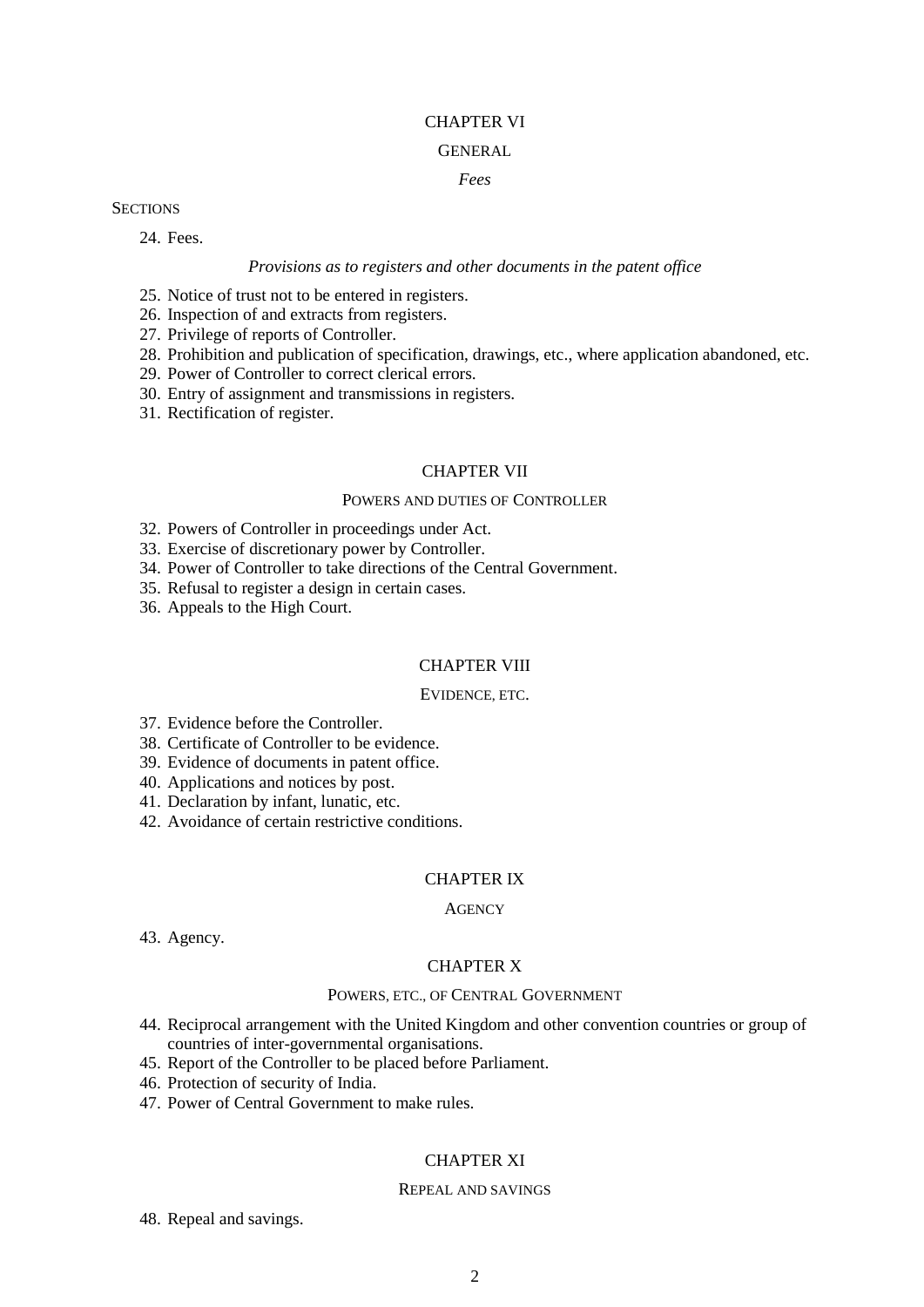## THE DESIGNS ACT, 2000

## ACT NO. 16 OF 2000

[25*th May*, 2000.]

An Act to consolidate and amend the law relating to protection of designs.

BE it enacted by Parliament in the Fifty-first Year of the Republic of India as follows:—

# CHAPTER I

#### PRELIMINARY

### **1. Short title, extent and commencement.**—(*1*) This Act may be called the Designs Act, 2000.

(*2*) It extends to the whole of India.

(3) It shall come into force on such date<sup>1</sup> as the Central Government may, by notification in the Official Gazette, appoint; and different dates may be appointed for different provisions of this Act, and any reference in any such provision to the commencement of this Act shall be construed as a reference to the coming into force of that provision.

**2. Definitions**.—In this Act, unless there is anything repugnant in the subject or context,—

(*a*) "article" means any article of manufacture and any substance, artificial, or partly artificial and partly natural; and includes any part of an article capable of being made and sold separately;

(*b*) "Controller" means the Controller-General of Patents, Designs and Trade Marks referred to in section 3;

(*c*) "copyright" means the exclusive right to apply a design to any article in any class in which the design is registered;

(*d*) "design" means only the features of shape, configuration, pattern, ornament or composition of lines or colours applied to any article whether in two dimensional or three dimensional or in both forms, by any industrial process or means, whether manual, mechanical or chemical, separate or combined, which in the finished article appeal to and are judged solely by the eye; but does not include any mode or principle of construction or anything which is in substance a mere mechanical device, and does not include any trade mark as defined in clause (*v*) of sub-section (*1*) of section 2 of the Trade and Merchandise Marks Act, 1958 (43 of 1958) or property mark as defined in section 479 of the Indian Penal Code (45 of 1860) or any artistic work as defined in clause (*c*) of section 2 of the Copyright Act, 1957 (14 of 1957).

(*e*) "High Court" shall have the same meaning as assigned to it in clause (*i*) of section 2 of the Patents Act, 1970 (39 of 1970);

(*f*) "legal representative" means a person who in law represents the estate of a deceased person;

(*g*) "original", in relation to a design, means originating from the author of such design and includes the cases which though old in themselves yet are new in their application**;**

(*h*) "Patent Office" means the patent office referred to in section 74 of the Patents Act, 1970 (39 of 1970);

(*i*) "prescribed" means prescribed by rules made under this Act;

(*j*) "proprietor of a new or original design",—

1

(*i*) where the author of the design, for good consideration, executes the work for some other person, means the person for whom the design is so executed;

(*ii*) where any person acquires the design or the right to apply the design to any article, either exclusively of any other person or otherwise, means, in the respect and to the extent in and to which the design or right has been so acquired, the person by whom the design or right is so acquired; and

<sup>1. 11</sup>th May, 2001, *vide* notification No. S.O. 414(E), dated 11th May, 2001, *see* Gazette of India, Extraordinary, Part II, sec. 3(*ii*).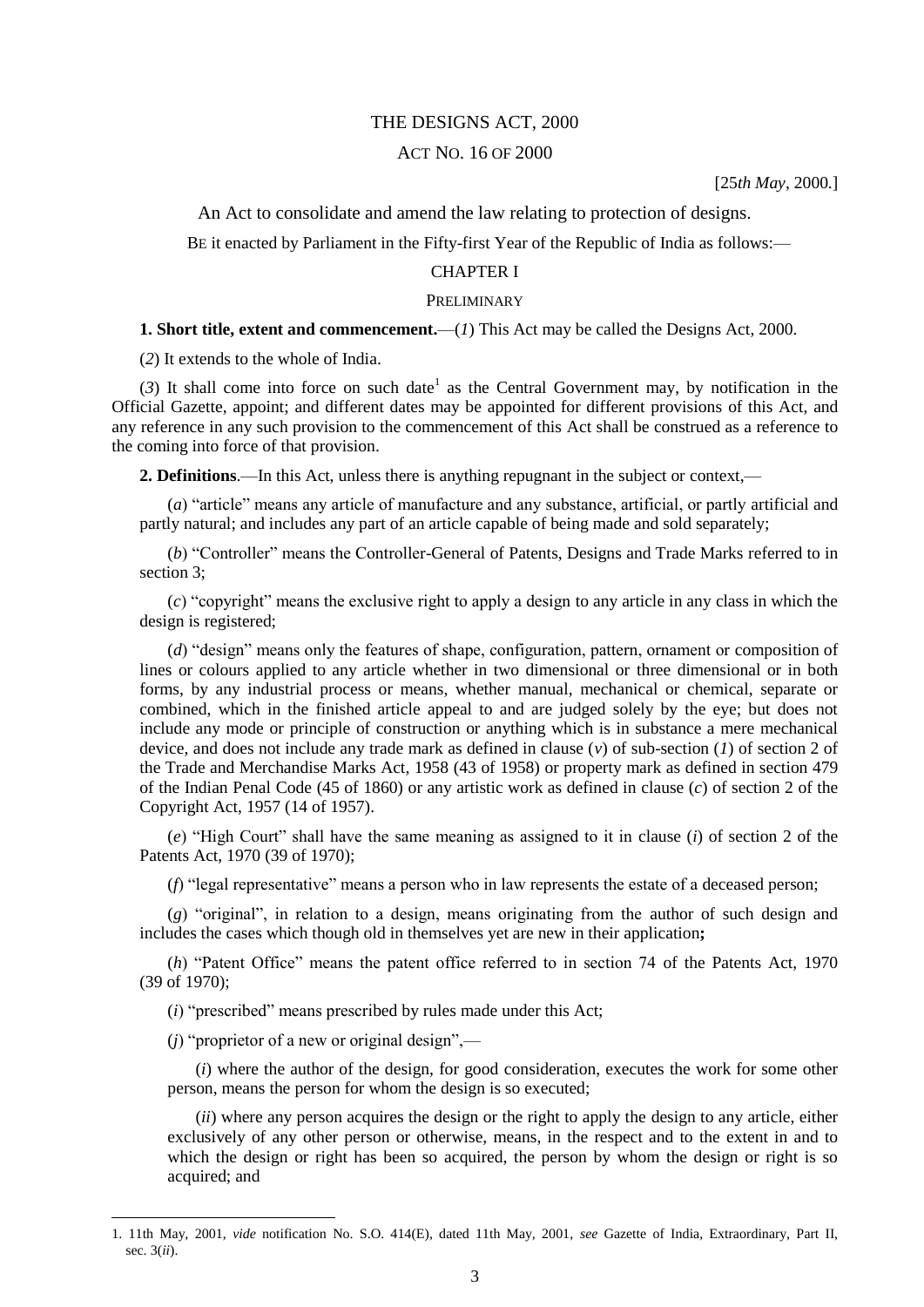(*iii*) in any other case, means the author of the design; and where the property in or the right to apply, the design has devolved from the original proprietor upon any other person, includes that other person.

#### CHAPTER II

#### REGISTRATION OF DESIGNS

**3. Controller and other officers**.—(*1*) The Controller-General of Patents, Designs and Trade Marks appointed under sub-section (*1*) of section 4 of the Trade and Merchandise Marks Act, 1958 (43 of 1958) shall be the Controller of Designs for the purposes of this Act.

(*2*) For the purposes of this Act, the Central Government may appoint as many examiners and other officers with such designations as it thinks fit.

(*3*) Subject to the provisions of this Act, the officers appointed under sub-section (*2*) shall discharge under the superintendence and directions of the Controller such functions of the Controller under this Act as he may, from time to time, by general or special order in writing, authorise them to discharge.

(*4*) Without prejudice to the generality of the provisions of sub-section (*3*), the Controller may, by order in writing and for reasons to be recorded therein, withdraw any matter pending before an officer appointed under sub-section (*2*) and deal with such matter himself either *de novo* or from the stage it was so withdrawn or transfer the same to another officer appointed under sub-section (*2*) who may, subject to special directions in the order of transfer, proceed with the matter either *de novo* or from the stage it was so transferred.

**4. Prohibition of registration of certain designs.**—A design which—

(*a*) is not new or original; or

(*b*) has been disclosed to the public anywhere in India or in any other country by publication in tangible form or by use or in any other way prior to the filing date, or where applicable, the priority date of the application for registration; or

(*c*) is not significantly distinguishable from known designs or combination of known designs; or

(*d*) comprises or contains scandalous or obscene matter,

shall not be registered.

**5. Application for registration of designs.**—(*1*) The Controller may, on the application of any person claiming to be the proprietor of any new or original design not previously published in any country and which is not contrary to public order or morality, register the design under this Act:

Provided that the Controller shall before such registration refer the application for examination, by an examiner appointed under sub-section (*2*) of section 3, as to whether such design is capable of being registered under this Act and the rules made thereunder and consider the report of the examiner on such reference.

(*2*) Every application under sub-section (*1*) shall be in the prescribed form and shall be filed in the patent office in the prescribed manner and shall be accompanied by the prescribed fee.

(*3*) A design may be registered in not more than one class, and, in case of doubt as to the class in which a design ought to be registered, the Controller may decide the question.

(*4*) The Controller may, if he thinks fit, refuse to register any design presented to him for registration; but any person aggrieved by any such refusal may appeal to the High Court.

(*5*) An application which, owing to any default or neglect on the part of the applicant, has not been completed so as to enable registration to be effected within the prescribed time shall be deemed to be abandoned.

(*6*) A design when registered shall be registered as of the date of the application for registration.

**6.** Registration to be in respect of particular article.—(*1*) A design may be registered in respect of any or all of the articles comprised in a prescribed class of articles.

(*2*) Any question arising as to the class within which any article falls shall be determined by the Controller whose decision in the matter shall be final.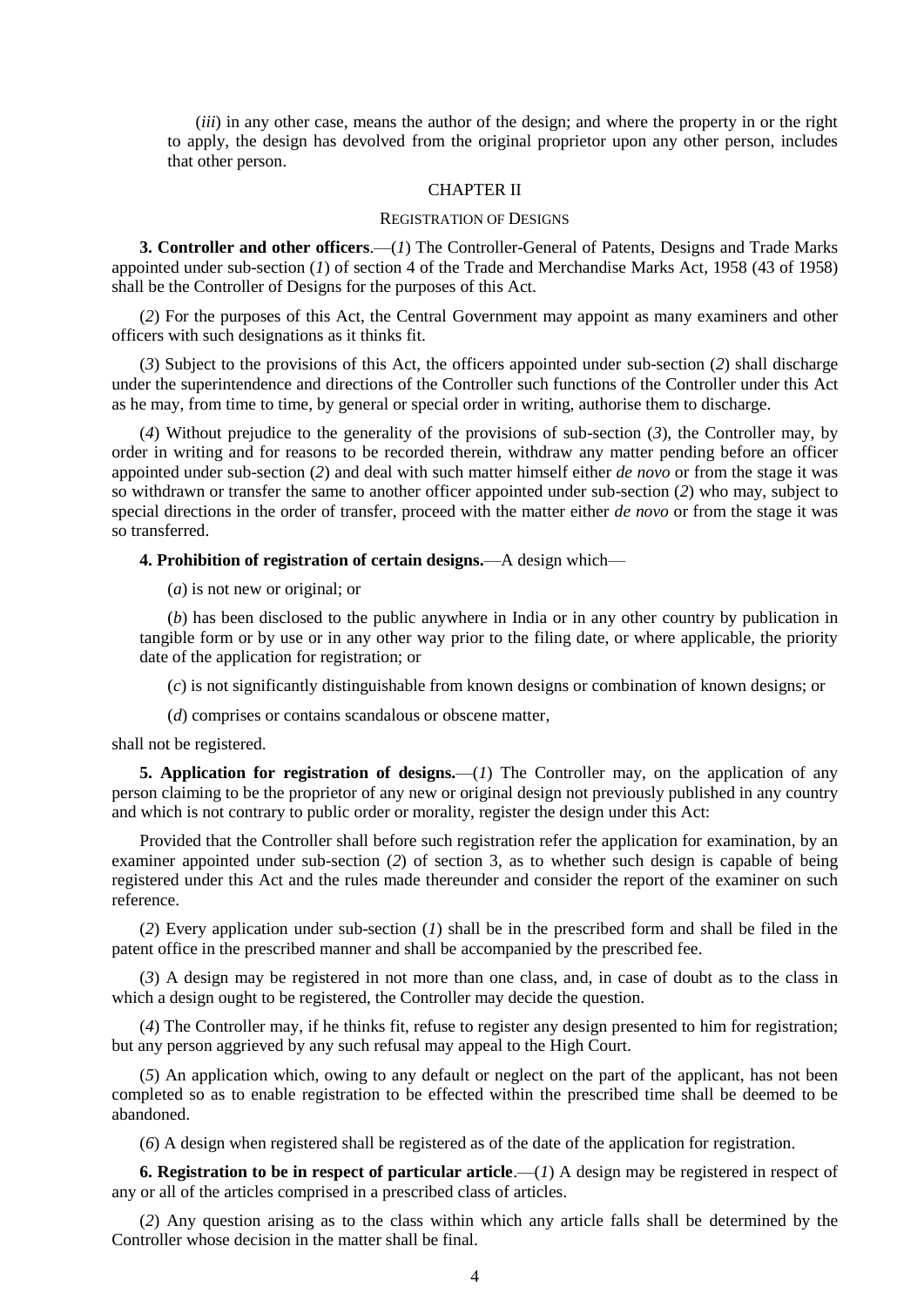(*3*) Where a design has been registered in respect of any article comprised in a class of article, the application of the proprietor of the design to register it in respect of some one or more other articles comprised in that class of articles shall not be refused, nor shall the registration thereof invalidated—

(*a*) on the ground of the design not being a new or original design, by reason only that it was so previously registered; or

(*b*) on the ground of the design having been previously published in India or in any other country, by reason only that it has been applied to article in respect of which it was previously registered:

Provided that such subsequent registration shall not extend the period of copyright in the design beyond that arising from previous registration.

(*4*) Where any person makes an application for the registration of a design in respect of any article and either—

(*a*) that design has been previously registered by another person in respect of some other article; or

(*b*) the design to which the application relates consists of a design previously registered by another person in respect of the same or some other article with modifications or variations not sufficient to alter the character or substantially to affect the identity thereof,

then, if at any time while the application is pending the applicant becomes the registered proprietor of the design previously registered, the foregoing provisions of this section shall apply as if at the time of making the application, the applicant, had been the registered proprietor of that design.

**7. Publication of particulars of registered designs.**—The Controller shall, as soon as may be after the registration of a design, cause publication of the prescribed particulars of the design to be published in such manner as may be prescribed and thereafter the design shall be open to public inspection.

**8. Power of Controller to make orders regarding substitution of application, etc.**—(*1*) If the Controller is satisfied on a claim made in the prescribed manner at any time before a design has been registered that by virtue of any assignment or agreement in writing made by the applicant or one of the applicants for registration of the design or by operation of law, the claimant would, if the design were then registered, be entitled thereto or to the interest of the applicant therein, or to an undivided share of the design or of that interest, the Controller may, subject to the provisions of this section, direct that the application shall proceed in the name of the claimant or in the names of the claimants and the applicant or the other joint applicant or applicants, accordingly, as the case may require.

(*2*) No such direction as aforesaid shall be given by virtue of any assignment or agreement made by one of two or more joint applicants for registration of a design except with the consent of the other joint applicant or applicants.

(*3*) No such direction as aforesaid shall be given by virtue of any assignment or agreement for the assignment of the benefit of a design unless—

(*a*) the design is identified therein by reference to the number of the application for the registration; or

(*b*) there is produced to the Controller an acknowledgement by the person by whom the assignment or agreement was made that the assignment or agreement relates to the design in respect of which that application is made; or

(*c*) the rights of the claimant in respect of the design have been finally established by the decision of a court; or

(*d*) the Controller gives directions for enabling the application to proceed or for regulating the manner in which it should be proceeded with under sub-section (*5*).

(*4*) Where one of two or more joint applicants for registration of a design dies at any time before the design has been registered, the Controller may, upon a request in that behalf made by the survivor or survivors, and with the consent of the legal representative of the deceased, direct that the application shall proceed in the name of the survivor or survivors alone.

(*5*) If any dispute arises between joint applicants for registration of a design whether or in what manner the application should be proceeded with, the Controller may, upon application made to him in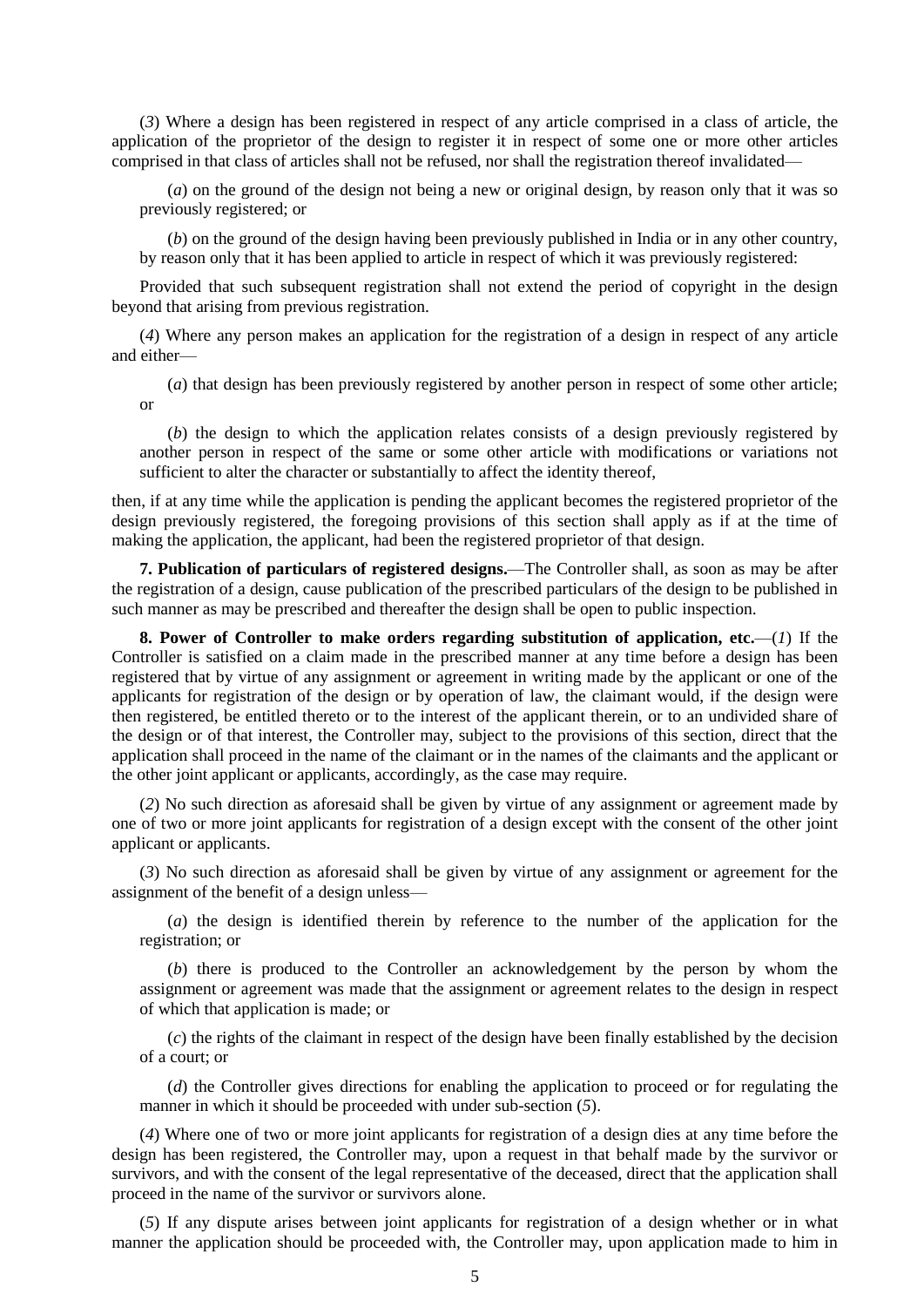the prescribed manner by any of the parties, and after giving to all parties concerned an opportunity to be heard, give such directions as he thinks fit for enabling the application to proceed in the name of one or more of the parties alone or for regulating the manner in which it should be proceeded with, or for both those purposes, as the case may require.

**9. Certificate of registration.**—(*1*) The Controller shall grant a certificate of registration to the proprietor of the design when registered.

(*2*) The Controller may, in case of loss of the original certificate, or in any other case in which he deems it expedient, furnish one or more copies of the certificate.

**10. Register of designs.**—(*1*) There shall be kept at the patent office a book called the register of designs, wherein shall be entered the names and addresses of proprietors of registered designs, notifications of assignments and of transmissions of registered designs, and such other matter as may be prescribed and such register may be maintained wholly or partly on computer, floppies or diskettes, subject to such safeguards as may be prescribed.

(*2*) Where the register is maintained wholly or partly on computer floppies and diskettes under sub-section (*1*), any reference in this Act to any entry in the register shall be construed as the reference to entry so maintained on computer floppies or diskettes.

(*3*) The register of designs existing at the commencement of this Act shall be incorporated with and form part of the register of designs under this Act.

(*4*) The register of designs shall be *prima facie* evidence of any matter by this Act directed or authorized to be entered therein.

### CHAPTER III

#### COPYRIGHT IN REGISTERED DESIGNS

**11. Copyright on registration.**—(*1*) When a design is registered, the registered proprietor of the design shall, subject to the provisions of this Act, have copyright in the design during ten years from the date of registration.

(*2*) If, before the expiration of the said ten years, application for the extension of the period of copyright is made to the Controller in the prescribed manner, the Controller shall, on payment of the prescribed fee, extend the period of copy-right for a second period of five years from the expiration of the original period of ten years.

**12. Restoration of lapsed designs.**—(*1*) Where a design has ceased to have effect by reason of failure to pay the fee for the extension of copyright under sub-section (*2*) of section 11, the proprietor of such design or his legal representative and where the design was held by two or more persons jointly, then, with the leave of the Controller one or more of them without joining the others, may, within one year from the date on which the design ceased to have effect, make an application for the restoration of the design in the prescribed manner on payment of such fee as may be prescribed.

(*2*) An application under this section shall contain a statement, verified in the prescribed manner, fully setting out the circumstances which led to the failure to pay the prescribed fee, and the Controller may require from the applicant such further evidence as he may think necessary.

**13. Procedure for disposal of applications for restoration of lapsed designs.**—(*1*) If, after hearing the applicant in cases where the applicant so desires or the Controller thinks fit, the Controller is satisfied that the failure to pay the fee for extension of the period of copyright was unintentional and that there has been no undue delay in the making of the application, the Controller shall upon payment of any unpaid fee for extension of the period of copyright together with prescribed additional fee restore the registration of design.

(*2*) The Controller may, if he thinks fit as a condition of restoring the design, require that any entry shall be made in the register of any document or matter which under the provisions of this Act, has to be entered in the register but which has not been so entered.

**14. Rights of proprietor of lapsed design which have been restored**.—(*1*) Where the registration of a design is restored, the rights of the registered proprietor shall be subject to such provisions as may be prescribed and to such other provisions as the Controller thinks fit to impose for the protection or compensation of persons who may have begun to avail themselves of, or have taken definite steps by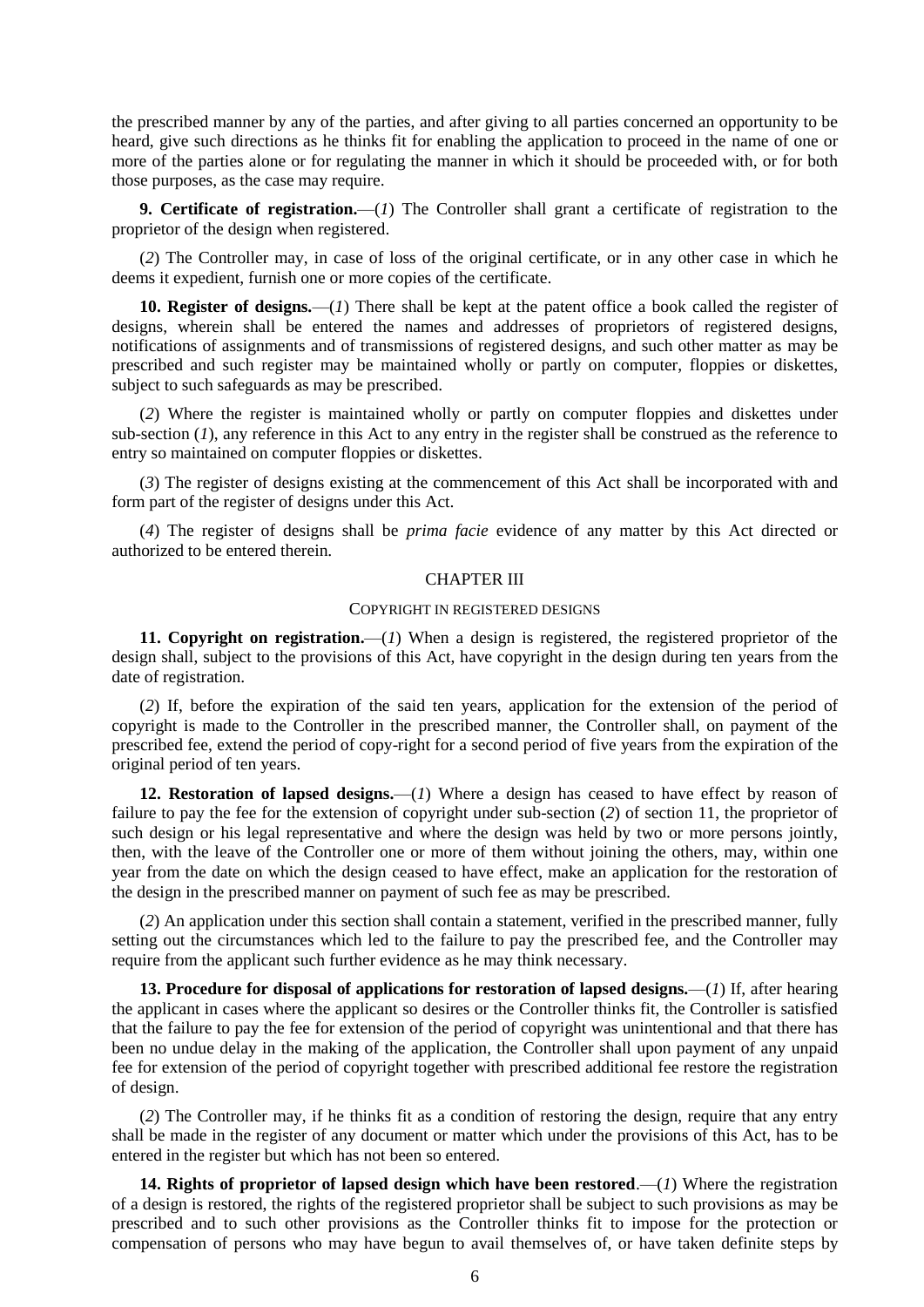contract or otherwise to avail themselves of, the benefit of applying the design between the date when the registration of the design ceased to have effect and the date of restoration of the registration of the design.

(*2*) No suit or other proceeding shall be commenced in respect of piracy of a registered design or infringement of the copyright in such design committed between the date on which the registration of the design ceased to have effect and the date of the restoration of the design.

**15. Requirements before delivery on sales**.—(*1*) Before delivery on sale of any articles to which a registered design has been applied, the proprietor shall—

(*a*) (if exact representations or specimens were not finished on the application for registration) furnish to the Controller the prescribed number of exact representations or specimens of the design; and, if he fails to do so, the Controller may, after giving notice thereof to the proprietor, erase his name from the register and thereupon the copyright in the design shall cease; and

(*b*) causes each such article to be marked with the prescribed mark, or with the prescribed words or figures denoting that the design is registered; and, if he fails to do so, the proprietor shall not be entitled to recover any penalty or damages in respect of any infringement of his copyright in the design unless he shows that he took all proper steps to ensure the marking of the article, or unless he shows that the infringement took place after the person guilty thereof knew or had received notice of the existence of the copyright in the design.

(*2*) Where a representation is made to the Central Government by or on behalf of any trade or industry that in the interest of the trade or industry it is expedient to dispense with or modify as regards any class or description of articles any of the requirements of this section as to marking, the Central Government may, if it thinks fit, by rule under this Act, dispense with or modify such requirements as regards any such class or description of articles to such extent and subject to such conditions as it thinks fit.

**16**. **Effect of disclosure on copyright.**—The disclosure of a design by the proprietor to any other person, in such circumstances as would make it contrary to good faith for that other person to use or publish the design, and the disclosure of a design in breach of good faith by any person, other than the proprietor of the design, and the acceptance of a first and confidential order for articles bearing a new or original textile design intended for registration, shall not be deemed to be a publication of the design sufficient to invalidate the copyright thereof if registration thereof is obtained subsequently to the disclosure or acceptance.

**17. Inspection of registered designs.**—(*1*) During the existence of copyright in a design, any person on furnishing such information as may enable the Controller to identify the design and on payment of the prescribed fee may inspect the design in the prescribed manner.

(*2*) Any person may, on an application to the Controller and on payment of such fee as may be prescribed, obtain a certified copy of any registered design.

**18. Information as to existence of copyright.**—On the request of any person furnishing such information as may enable the Controller to identify the design, and on payment of the prescribed fee, the Controller shall inform such person whether the registration still exists in respect of the design, and, if so, in respect of what classes of articles, and shall state the date of registration, and the name and address of the registered proprietor.

**19**. **Cancellation of registration.**—(*1*) Any person interested may present a petition for the cancellation of the registration of a design at any time after the registration of the design, to the Controller on any of the following grounds, namely:—

- (*a*) that the design has been previously registered in India; or
- (*b*) that it has been published in India or in any other country prior to the date of registration; or
- (*c*) that the design is not a new or original design; or
- (*d*) that the design is not registrable under this Act; or
- (*e*) that it is not a design as defined under clause (*d*) of section 2.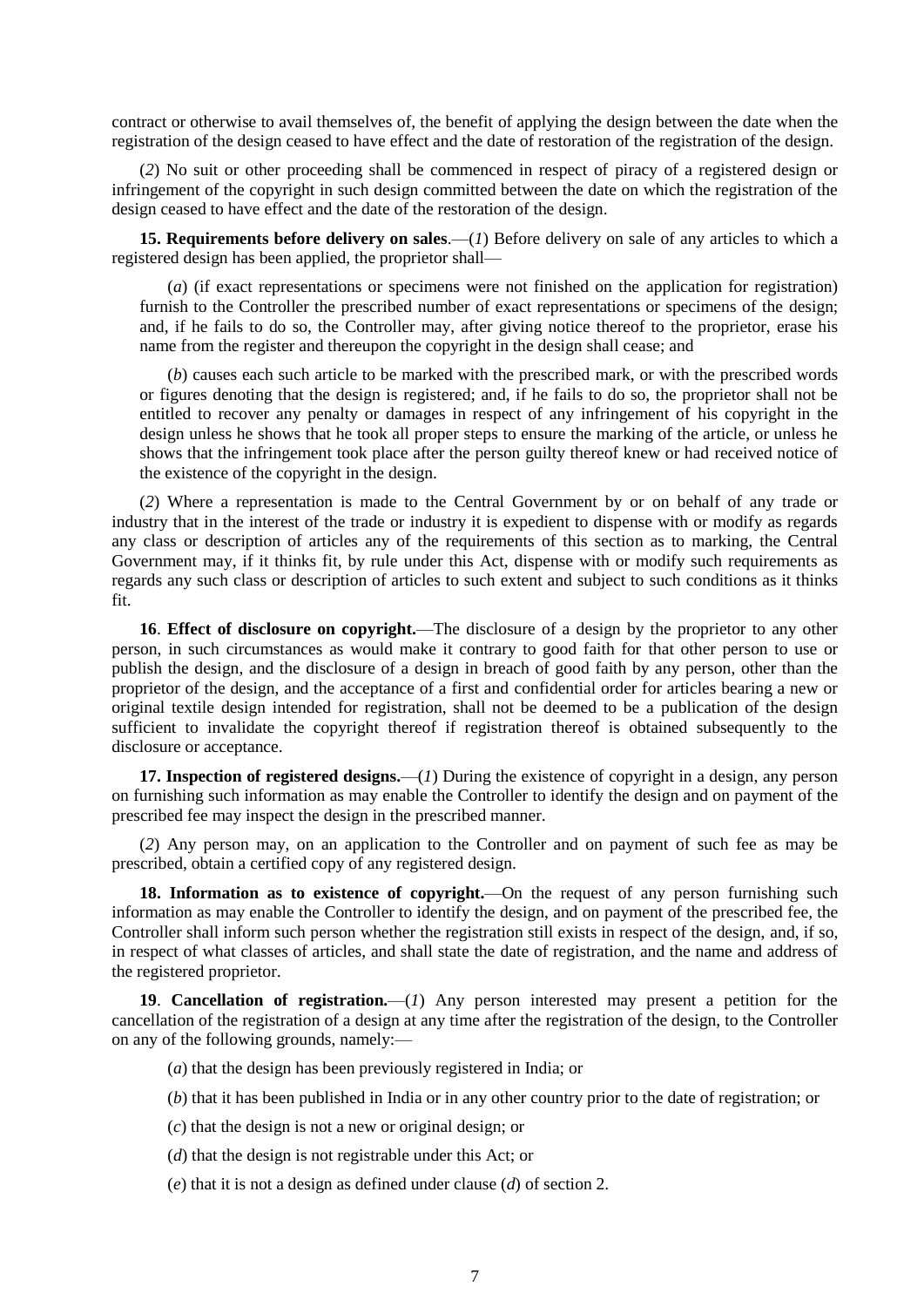(*2*) An appeal shall lie from any order of the Controller under this section to the High Court, and the Controller may at any time refer any such petition to the High Court, and the High Court shall decide any petition so referred.

**20**. **Designs to bind Government**.—A registered design shall have to all intents the like effect as against the Government as it has against any person and the provisions of Chapter XVII of the Patents Act, 1970 (39 of 1970) shall apply to registered designs as they apply to patents.

### CHAPTER IV

### INDUSTRIAL AND INTERNATIONAL EXHIBITIONS

**21**. **Provisions as to exhibitions**.—The exhibition of a design, or of any article to which a design is applied, at an industrial or other exhibition to which the provisions of this section have been extended by the Central Government by notification in the Official Gazette, or the publication of a description of the design, during or after the period of the holding of the exhibition, or the exhibition of the design or the article or the publication of a description of the design by any person elsewhere during or after the period of the holding of the exhibition, without the privity or consent of the proprietor, shall not prevent the design from being registered or invalidate the registration thereof:

#### Provided that—

(*a*) the exhibitor exhibiting the design or article, or publishing a description of the design, gives to the Controller previous notice in the prescribed form; and

(*b*) the application for registration is made within six months from the date of first exhibiting the design or article or publishing a description of the design.

# CHAPTER V

### LEGAL PROCEEDINGS

**22**. **Piracy of registered design.**—(*1*) During the existence of copyright in any design it shall not be lawful for any person—

(*a*) for the purpose of sale to apply or cause to be applied to any article in any class of articles in which the design is registered, the design or any fraudulent or obvious imitation thereof, except with the license or written consent of the registered proprietor, or to do anything with a view to enable the design to be so applied; or

(*b*) to import for the purposes of sale, without the consent of the registered proprietor, any article belonging to the class in which the design has been registered, and having applied to it the design or any fraudulent or obvious imitation thereof; or

(*c*) knowing that the design or any fraudulent or obvious imitation thereof has been applied to any article in any class of articles in which the design is registered without the consent of the registered proprietor, to publish or expose or cause to be published or exposed for sale that article.

(*2*) If any person acts in contravention of this section, he shall be liable for every contravention—

(*a*) to pay to the registered proprietor of the design a sum not exceeding twenty-five thousand rupees recoverable as a contract debt, or

(*b*) if the proprietor elects to bring a suit for the recovery of damages for any such contravention, and for an injunction against the repetition thereof, to pay such damages as may be awarded and to be restrained by injunction accordingly:

Provided that the total sum recoverable in respect of any one design under clause (*a*) shall not exceed fifty thousand rupees:

Provided further that no suit or any other proceeding for relief under this sub-section shall be instituted in any court below the court of District Judge.

(*3*) In any suit or any other proceeding for relief under sub-section (*2*), ever ground on which the registration of a design may be cancelled under section 19 shall be available as a ground of defence.

(*4*) Notwithstanding anything contained in the second proviso to sub-section (*2*), where any ground or which the registration of a design may be cancelled under section 19 has been availed of as a ground of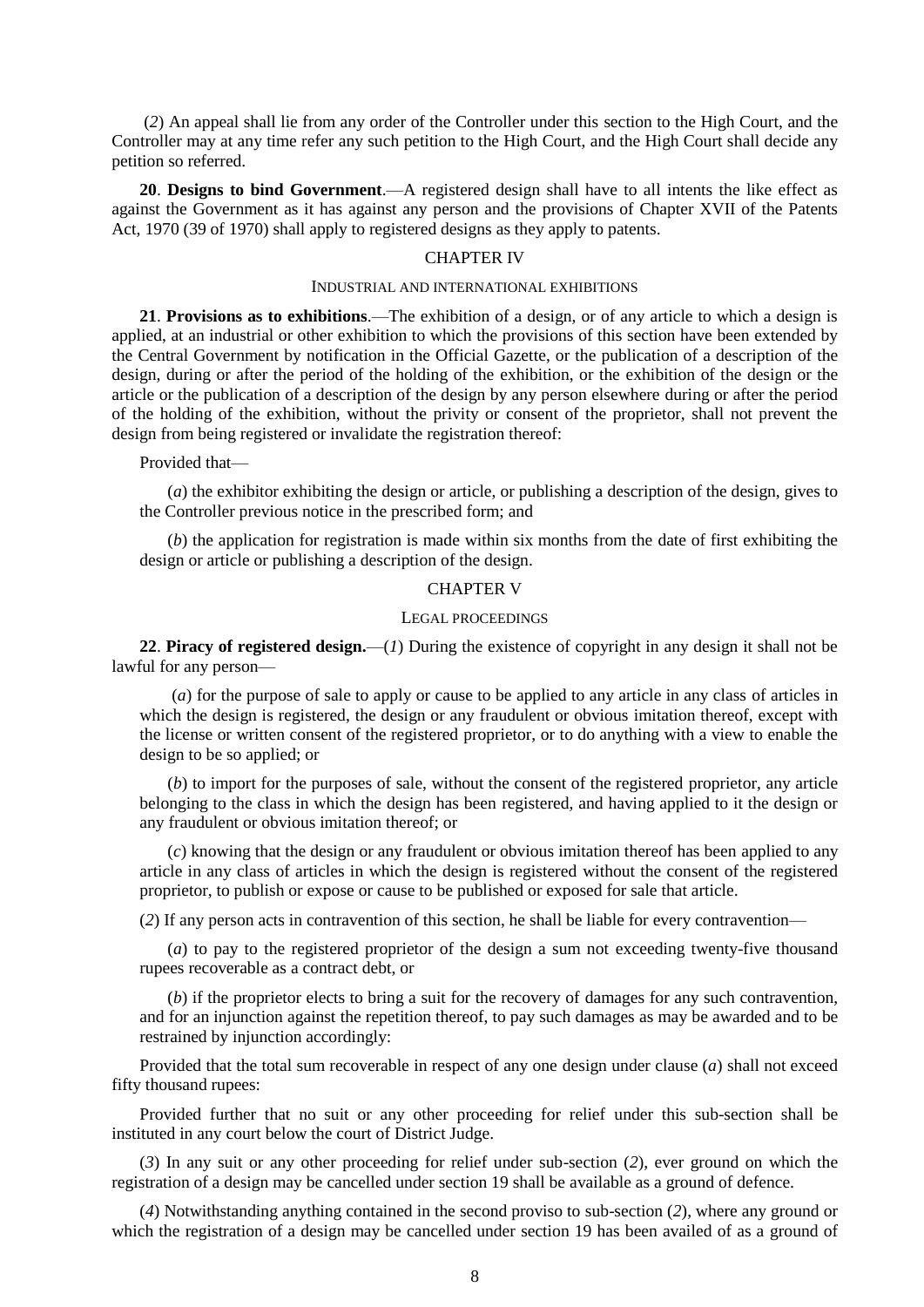defence under sub-section (*3*) in any suit or other proceeding for relief under sub-section (*2*), the suit or such other proceedings shall be transferred by the Court, in which the suit or such other proceeding is pending, to the High Court for decision.

(*5*) When the court makes a decree in a suit under sub-section (*2*), it shall send a copy of the decree to the Controller, who shall cause an entry thereof to be made in the register of designs.

**23. Application of certain provisions of the Act as to patents to designs**.—The provisions of the Patents Act, 1970 (39 of 1970) with regard to certificates of the validity of a patent, and to the remedy in case of groundless threats of legal proceedings by a patentee shall apply in the case of registered designs in like manner as they apply in the case of patents, with the substitution of references to the copyright in a design for reference to a patent, and of references to the proprietor of a design for references to patentee, and of references to the design for references to the invention.

### CHAPTER VI

#### GENERAL

*Fees*

**24. Fees**.—(*1*) There shall be paid in respect of the registration of designs and applications therefor and in respect of other matters relating to designs under this Act such fees as may be prescribed.

(*2*) A proceeding in respect of which a fee is payable under this Act or the rules made thereunder shall be of no effect unless the fee has been paid.

### *Provisions as to registers and other documents in the patent office*

**25**. **Notice of trust not to be entered in registers**.—There shall not be entered in any register kept under this Act, or be receivable by the Controller, any notice of any trust expressed, implied or constructive.

**26**. **Inspection of and extracts from registers**.—Every register kept under this Act shall at all convenient times be open to the inspection of the public, subject to the provisions of this Act; and certified copies, sealed with the seal of the Patent Office, of any entry in any such register shall be given to any person requiring the same on payment of the prescribed fee:

Provided that where such register is maintained wholly or partly on computer, the inspection of such register under this section shall be made by inspecting the computer printout of the relevant entry in the register so maintained on computer.

**27**. **Privilege of reports of Controller**.—Reports of or to the Controller made under this Act other than the report referred to in section 45 shall not in any case be published or be open to public inspection.

**28**. **Prohibition and publication of specification, drawings, etc., where application abandoned, etc**.—Where an application for a design has been abandoned or refused, the application and any drawings, photographs, tracings, representations or specimens left in connection with the application shall not at any time be open to public inspection or be published by the Controller.

**29**. **Power of Controller to correct clerical errors**.—The Controller may, on request in writing accompanied by the prescribed fee, correct any clerical error in the representation of a design or in the name or address of the proprietor of any design, or in any other matter, which is entered upon the register of designs.

**30. Entry of assignment and transmissions in registers**.—(*1*) Where a person becomes entitled by assignments, transmission or other operation of law to the copyright in a registered design, he may make application in the prescribed form to the Controller to register his title, and the Controller shall, on receipt of such application and on proof of title to his satisfaction, register him as the proprietor of such design, and shall cause an entry to be made in the prescribed manner in the register of the assignment, transmission or other instrument affecting the title.

(*2*) Where any person becomes entitled as mortgagee, licensee or otherwise to any interest in a registered design, he may make an application in the prescribed form to the Controller to register his title, and the Controller shall, on receipt of such application and on proof of title to his satisfaction, cause notice of the interest to be entered in the prescribed manner in the register of designs, with particulars of the instrument, if any, creating such interest.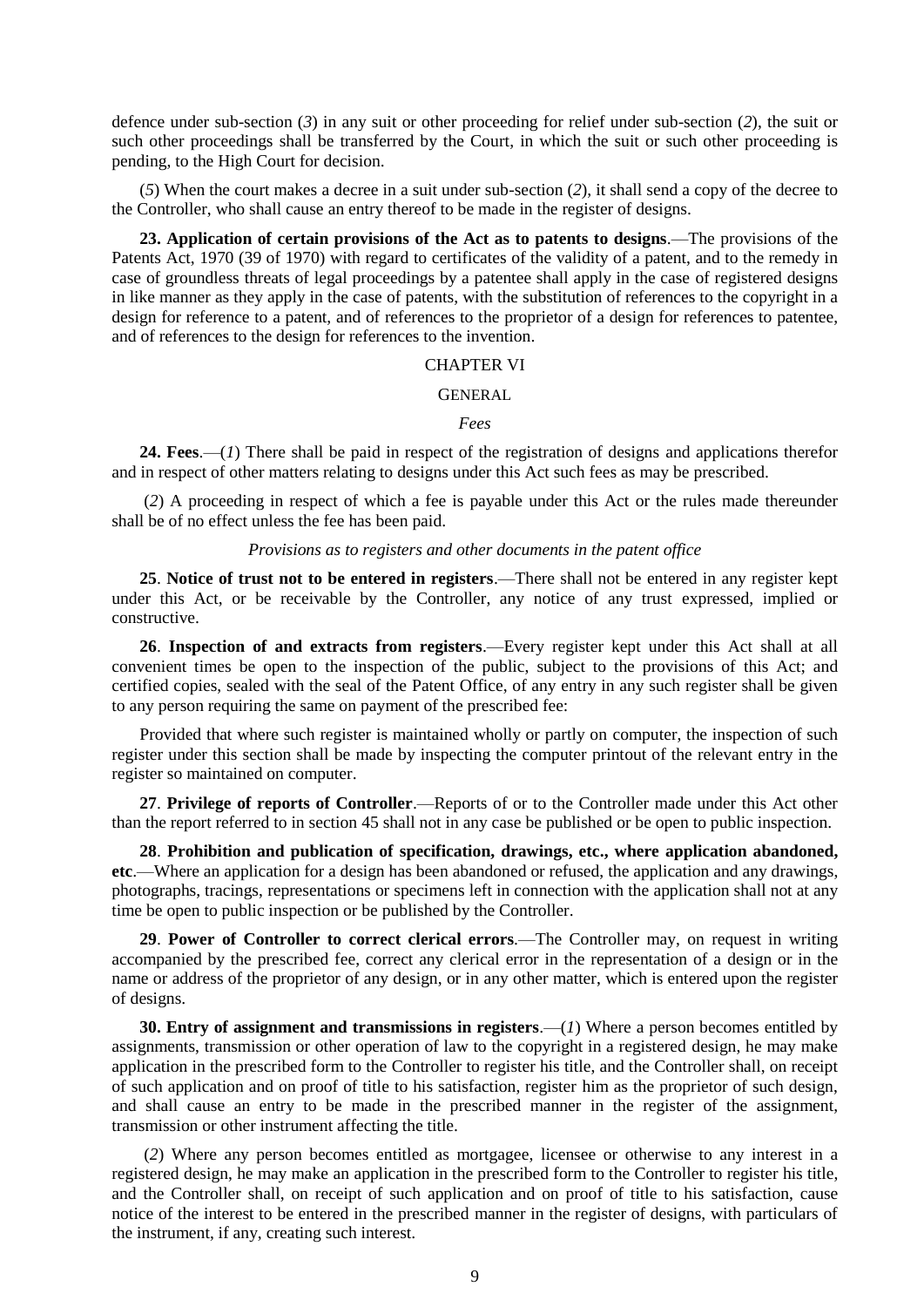(*3*) For the purposes of sub-section (*1*) or sub-section (*2*), an assignment of a design or of a share in a design, a mortgage, licence or the creation of any other interest in a design shall not be valid unless the same were in writing and the agreement between the parties concerned is reduced to the form of an instrument embodying all the terms and conditions governing their rights and obligation and the application for registration of title under such instrument is filed in the prescribed manner with the Controller within six months from the execution of the instrument or within such further period not exceeding six months in the aggregate as the Controller on application made in the prescribed manner allows:

Provided that the instrument shall, on entry of its particulars in the register under sub-section (*1*) or sub-section (*2*), have the effect from the date of its execution.

(*4*) The person registered as the proprietor of a design shall, subject to the provisions of this Act and to any rights appearing from the register to be vested in any other person, have power absolutely to assign, grant licenses as to, or otherwise deal with, the design and to give effectual receipts for any consideration for any such assignment, licence or dealing:

Provided that any equities in respect of the design may be enforced in like manner as in respect of any other movable property.

(*5*) Except in the case of an application made under section 31, a document or instrument in respect of which no entry has been made in the register in accordance with the provisions of sub-sections (*1*) and (*2*) shall not be admitted in evidence in any court in proof of the title to copyright in a design or to any interest therein, unless the court, for reasons to be recorded in writing, otherwise directs.

**31. Rectification of register.—**(*1*) The Controller may, on the application in the prescribed manner of any person aggrieved by the non-insertion in or omission from the register of designs of any entry, or by any entry made in such register without sufficient cause, or by any entry wrongly remaining on such register, or by an error or defect in any entry in such register, make such order for making, expunging or varying such entry as he thinks fit and rectify the register accordingly.

(2) The Controller may, in any proceeding under this section, decide any question that may be necessary or expedient to decide in connection with the rectification of a register.

(*3*) An appeal shall lie to the High Court from any order of the Controller under this section and the Controller may refer any application under this section to the High Court for decision, and the High Court shall dispose of any application so referred.

(*4*) Any order of the Court rectifying a register shall direct that notice of the rectification be served on the Controller in the prescribed manner who shall upon the receipt of such notice rectify the register accordingly.

(*5*) Nothing in this section shall be deemed to empower the Controller to make any such order cancelling the registration of a design as is provided for in section 19.

## CHAPTER VII

## POWERS AND DUTIES OF CONTROLLER

**32. Powers of Controller in proceedings under Act.—**Subject to any rules made in this behalf, the Controller in any proceedings before him under this Act shall have the powers of a civil court for the purpose of receiving evidence, administering oaths, enforcing the attendance of witnesses, compelling the discovery and production of documents, issuing commissions for the examining of witnesses and awarding costs and such award shall be executable in any court having jurisdiction as if it were a decree of that court.

**33. Exercise of discretionary power by Controller.—**Where any discretionary power is by or under this Act given to Controller, he shall not exercise that power adversely to the applicant for registration of a design without (if so required within the prescribed time by the applicant) giving the applicant an opportunity of being heard.

**34. Power of Controller to take directions of the Central Government.—**The Controller may, in any case of doubt or difficulty arising in the administration of any of the provisions of this Act, apply to the Central Government for directions in the matter.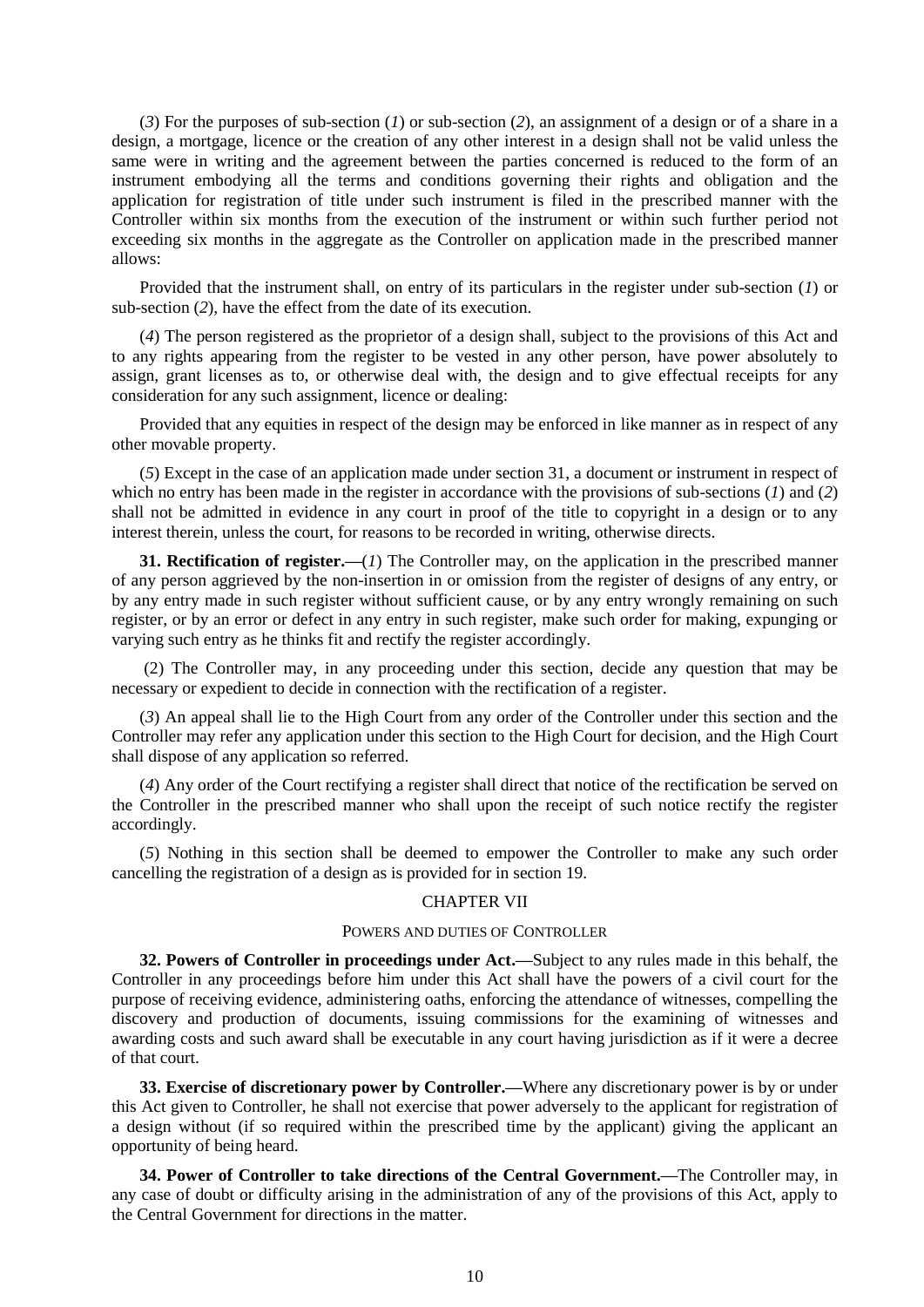**35. Refusal to register a design in certain cases**.**—**(*1*) The Controller may refuse to register a design of which the use would, in his opinion, be contrary to public order or morality.

(*2*) An appeal shall lie to the High Court from an order of the Controller under this section.

**36. Appeals to the High Court**.**—**(*1*) Where an appeal is declared by this Act to lie from the Controller to the High Court, the appeal shall be made within three months of the date of the order passed by the Controller.

(*2*) In calculating the said period of three months, the time (if any) occupied in granting a copy of the order appealed against shall be excluded.

(*3*) The High Court may, if it thinks fit, obtain the assistance of an expert in deciding such appeals, and the decision of the High Court shall be final.

(*4*) The High Court my make rules consistent with this Act as to the conduct and procedure of all proceedings under this Act before it.

## CHAPTER VIII

#### EVIDENCE, ETC.

**37. Evidence before the Controller.—**Subject to any rules made under section 44, in any proceeding under this Act before the Controller, the evidence shall be given by affidavit in the absence of directions by the Controller to the contrary; but in any case in which the Controller thinks it right so to do he may take evidence *viva voce* in lieu of or in addition to evidence by affidavit or may allow any party to be cross-examined on the contents of his affidavit.

**38. Certificate of Controller to be evidence.—**A certificate purporting to be under the hand of the Controller as to any entry, matter or thing which he is authorized by this Act, or any rules made thereunder to make or do, shall be *prima facie* evidence of the entry having been made, and of the contents thereof, and of the matter or thing having been done or left undone.

**39. Evidence of documents in patent office.—**Printed or written copies or extracts, purporting to be certified by Controller and sealed with the seal of the patent office, of documents in the patent office, and of or from registers and other books kept there, shall be admitted in evidence in all courts in India, and in all proceedings, without further proof or production of the originals:

Provided that a court may, if it has reason to doubt the accuracy or authenticity of the copies tendered in evidence, require the production of the originals or such further proof as it considers necessary.

**40. Applications and notices by post.—**Any application, notice or other document authorized or required to be left, made or given at the patent office or to the Controller, or to any other person under this Act, may be sent by post.

**41. Declaration by infant, lunatic, etc.—(***1***) If any person, is by reason of infancy, lunacy or other** disability, incapable of making any statement or doing anything required or permitted by or under this Act, the lawful guardian, committee or manager (if any) of the person subject to the disability, or , if there be none, any person appointed by any court possessing jurisdiction in respect of his property, may make such statement or a statement as nearly corresponding thereto as circumstances permit, and do such thing in the name and on behalf of the person subject to the disability.

(*2*) An appointment may be made by the court for the purposes of this section upon the petition of any person acting on behalf of the person subject to the disability or of any other person interested in the making of the statement or the doing of the thing.

**42. Avoidance of certain restrictive conditions**.**—**(*1*) It shall not be lawful to insert**—**

(*i*) in any contract for or in relation to the sale or lease of an article in respect of which a design is registered; or

(*ii*) in a licence to manufacture or use an article in respect of which a design is registered; or

(*iii*) in a licence to package the article in respect of which a design is registered,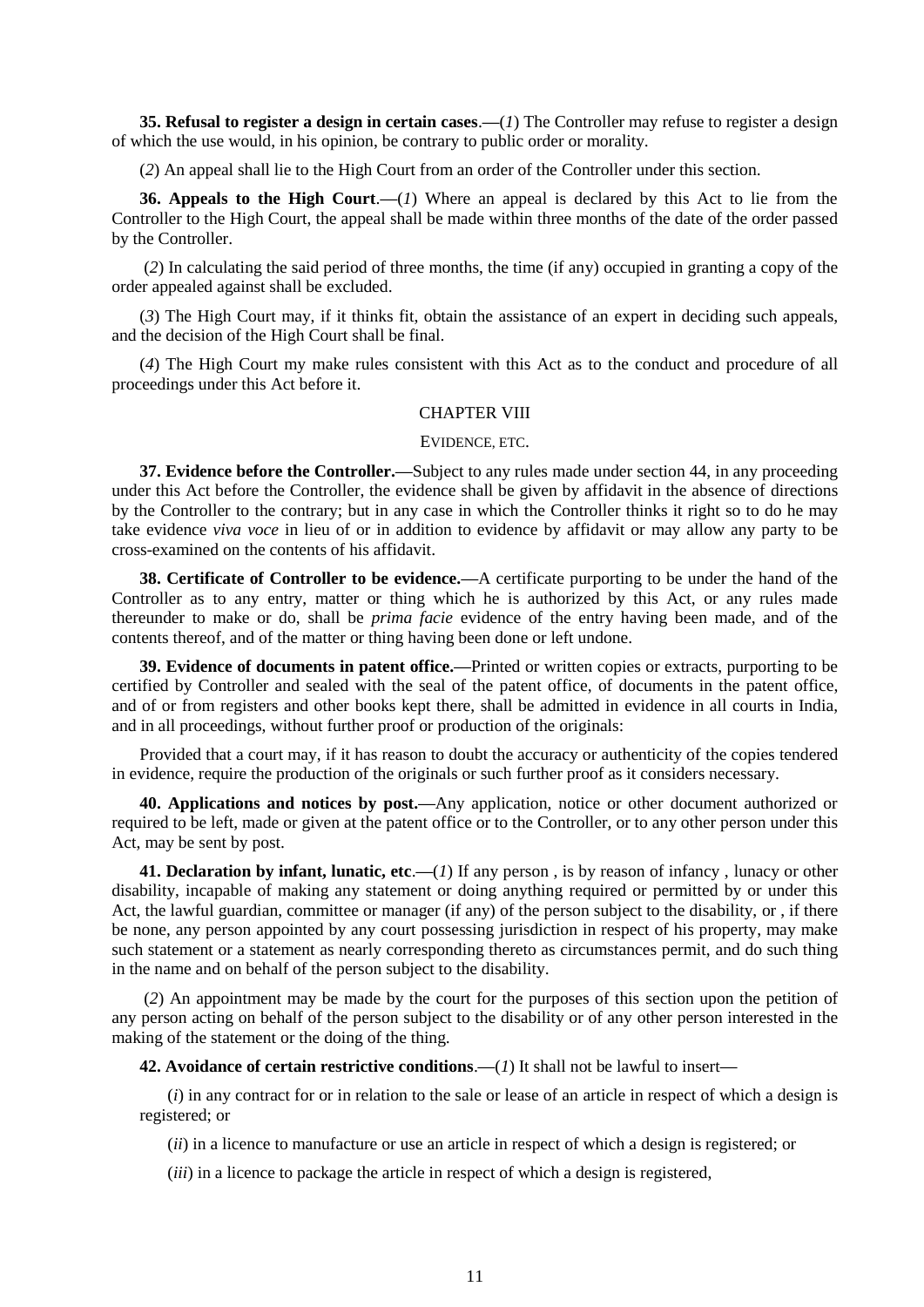condition the effect of which may be**—**

(*a*) to require the purchaser, lessee, or licensee to acquire from the vendor, lessor, or licensor or his nominees, or to prohibit him from acquiring or to restrict in any manner or to any extent his right to acquire from any person or to prohibit him from acquiring except from the vendor, lessor, or licensor or his nominees any article other than the article in respect of which a design is registered; or

(*b*) to prohibit the purchaser, lessee or licensee from using or to restrict in any manner or to any extent the right of the purchaser, lessee or licensee, to use an article other than the article in respect of which a design is registered which is not supplied by the vendor, lessor or licensor or his nominee,

and any such condition shall be void.

(*2*) A condition of the nature referred to in clause (*a*) or clause (*b*) of sub-section (*1*) shall not cease to be a condition falling within that sub-section merely by reason of the fact that the agreement containing it has been entered into separately, whether before or after the contract relating to the sale, lease or licence of the article in respect of which a design is registered.

(*3*) In proceeding against any person for any act in contravention of section 22, it shall be a defence to prove that at the time of such contravention there was in force a contract relating to the registered design and containing a condition declared unlawful by this section:

Provided that this sub-section shall not apply if the plaintiff is not a party to the contract and proves to the satisfaction of the court that the restrictive condition was inserted in the contract without his knowledge and consent, express or implied.

(*4*) Nothing in this section shall**—**

(*a*) affect a condition in a contract by which a person is prohibited from selling goods other than those of particular person;

(*b*) validate a contract which, but for this section, would be invalid;

(*c*) affect a condition in a contract for the lease of, or licence to use, an article in respect of which a design is registered, by which the lessor or licensor reserves to himself or his nominee the right to supply such new parts of the article, in respect of which a design is registered, as may be required or to put or keep it in repair.

(*5*) The provision of this section shall also apply to contracts made before the commencement of this Act if, and in so far as, any restrictive conditions declared unlawful by this section continue in force after the expiration of one year from such commencement.

## CHAPTER IX

#### **AGENCY**

**43. Agency.—**(*1*) All applications and communications to the Controller under this Act may be signed by, and all attendances upon the Controller may be made by or through a legal practitioner or by or through an agent whose name and address had been entered in the register of patent agents maintained under section 125 of the Patents Act, 1970 (39 of 1970).

(*2*) The Controller may, if he sees fit, require**—**

- (*a*) any such agent to be resident in India;
- (*b*) any person not residing in India to employ an agent residing in India;

(*c*) the personal signature or presence of any applicant or other person.

### CHAPTER X

### POWERS, ETC., OF CENTRAL GOVERNMENT

**44. Reciprocal arrangement with the United Kingdom and other convention countries or group of countries of inter-governmental organisations**.**—**(*1*) Any person who has applied for protection for any design in the United Kingdom or any of other convention countries or group of countries or countries which are members of inter-governmental organisations, or his legal representative or assignee shall, either alone or jointly with any other person, be entitled to claim that the registration of the said design under this Act shall be in priority to other applicants and shall have the same date as the date of the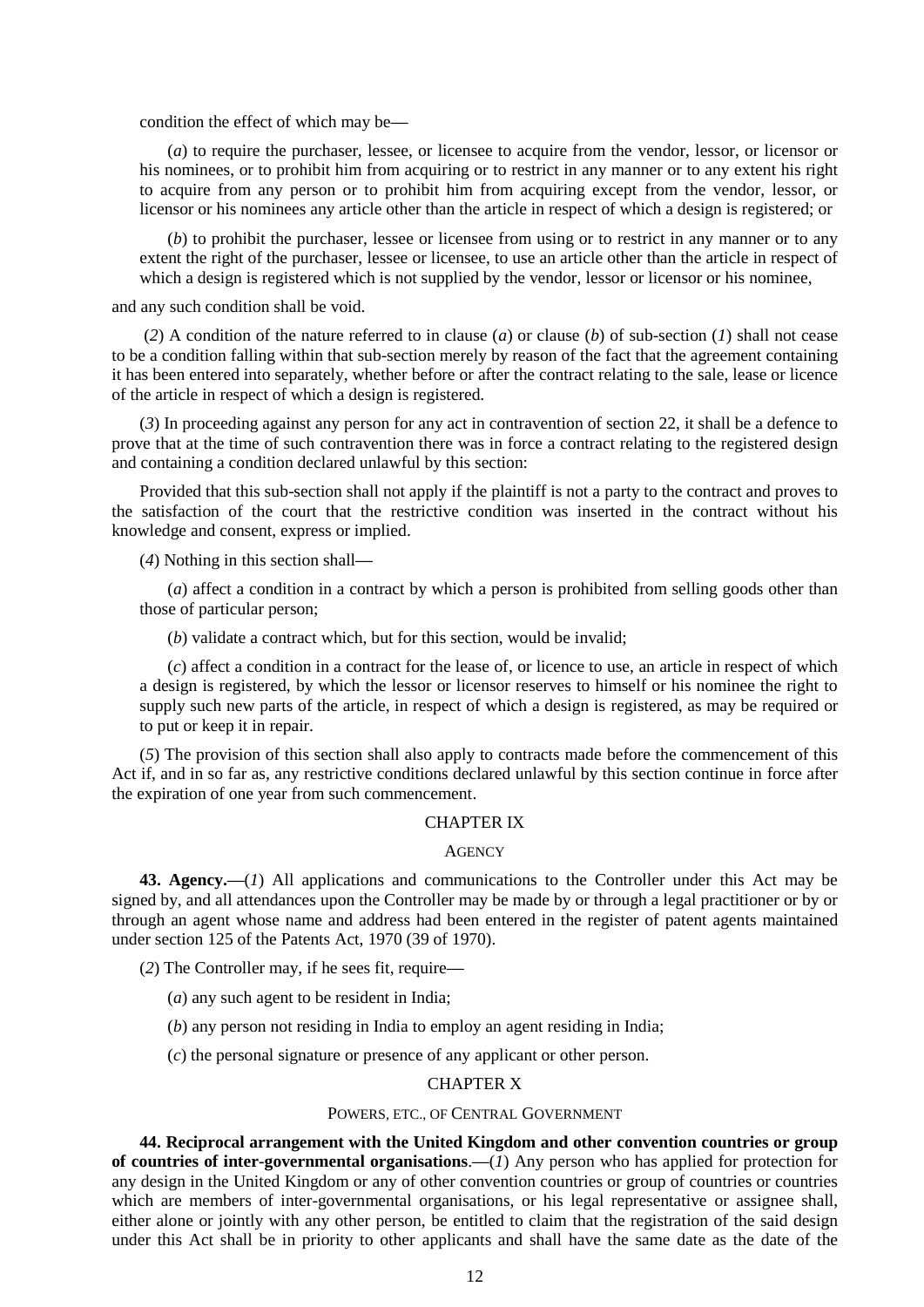application in the United Kingdom or any of such other convention countries or group of countries or countries which are members of inter-governmental organisations, as the case may be:

Provided that**—**

(*a*) the application is made within six months from the application for protection in the United Kingdom or any such other convention countries or group of countries or countries which are members of inter-governmental organisations, as the case may be; and

(*b*) nothing in this section shall entitle the proprietor of the design to recover damages for piracy of design happening prior to the actual date on which the design is registered in India.

(*2*) The registration of a design shall not be invalidated by reason only of the exhibition or use of or the publication of a description or representation of the design in India during the period specified in this section as that within which the application may be made.

(*3*) The application for registration of a design under this section has been made in the same manner as an ordinary application under this Act.

(*4*) Where it is made to appear to the Central Government that the legislature of the United Kingdom or any such other convention country or a country which is member of any group of countries or intergovernmental organisation as may be notified by the Central Government in this behalf has made satisfactory provision for the protection of designs registered in India, the Central Government may, by notification in the Official Gazette, direct that the provisions of this section, with such variations or additions, if any, as may be set out in such notification, shall apply for the protection of designs registered in the United Kingdom or that other convention country or such country which is member of any group of countries or inter-governmental organisation, as the case may be.

*Explanation 1*.**—**For the purposes of this section, the expression "convention countries", "group of countries" or "inter-governmental organisation" means, respectively, such countries, group of countries or inter-governmental organisation to which the Paris Convention for Protection of Industrial Property, 1883 as revised at Stockholm in 1967 and as amended in 1979 or the Final Act, embodying the results of the Uruguay Round of Multilateral Trade Negotiations, provided for the establishment of World Trade Organisation applies.

*Explanation 2*.**—**Where more than one application for protection referred to in sub-section (*1*) has been made for similar protections in the United Kingdom or one or more convention countries, group of countries or countries which are members of inter-governmental organisations, the period of six months referred to in clause (*a*) of that sub-section shall be reckoned from the date of which the earlier or the earliest application, as the case may be, of such applications has been made.

**45. Report of the Controller to be placed before Parliament.—**The Central Government shall cause to be placed before both Houses of Parliament once a year a report respecting the execution of this Act by or under the Controller.

**46. Protection of security of India.—**Notwithstanding anything contained in this Act, the Controller shall**—**

(*a*) not disclose any information relating to the registration of a design or any application relating to the registration of a design under this Act, which he considers prejudicial to the interest of the security of India; and

(*b*) take any action regarding the cancellation of registration of such designs registered under this Act which the Central Government may, by notification in the Official Gazette, specify in the interest of the security of India.

*Explanation***.—**For the purposes of this section, the expression "security of India" means any action necessary for the security of India which relates to the application of any design registered under this Act to any article used for war or applied directly or indirectly for the purposes of military establishment or for the purposes of war or other emergency in international relations.

**47. Power of Central Government to make rules.—**(*1*) The Central Government may, by notification in the Official Gazette, make rules for carrying out the purposes of this Act.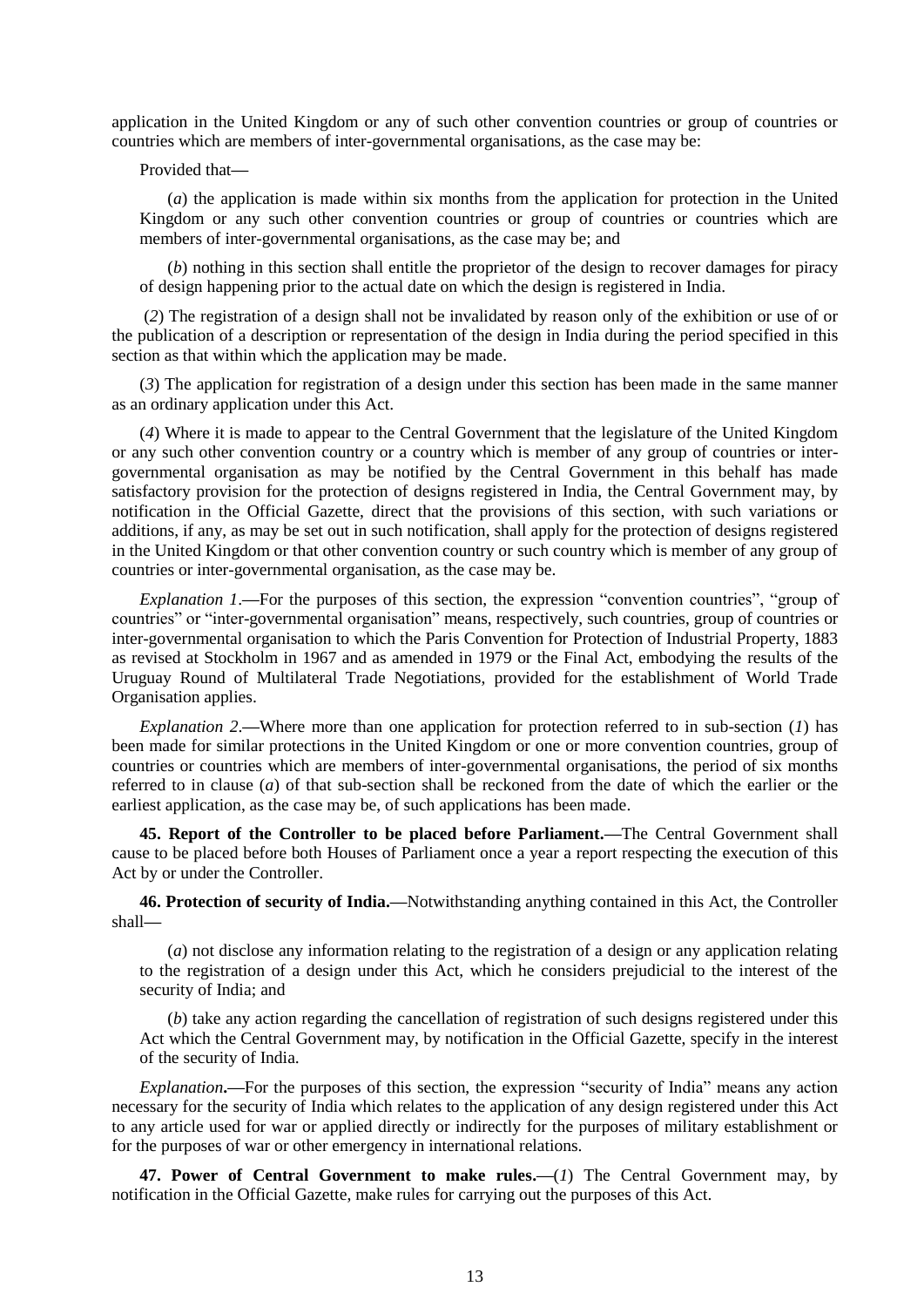(*2*) In particular, and without prejudice to the generally of the forgoing power, such rules may provide for all or any of the following matters, namely:**—**

(*a*) the form of application for registration of design, the manner of filing it at the patent office and the fee which shall accompany it, under sub-section (*2*) of section 5;

(*b*) the time within which the registration is to be effected under sub-section (*5*) of section 5;

(*c*) the classification of articles for registration under sub-section (*1*) of section 6;

(*d*) the particulars of design to be published and the manner of their publication under section 7;

(*e*) the manner of making claim under sub-section (*1*) of section 8;

(*f*) the manner of making applications to the Controller under sub-section  $(5)$  of section 8;

(*g*) the additional matters required to be entered in the register of designs and the safeguards to be made in maintaining such register in computer floppies or diskettes under sub-section (*1*) of section 10:

(*h*) the manner of making application and fee to be paid for extension of the period of copyright under and the fee payable thereto, sub-section (*2*) of section 11;

(*i*) the manner of making application for restoration of design and the fee to be paid with it under sub-section (*1*) of section 12;

(*j*) the manner of verification of statement contained in an application under sub-section (*2*) of section 12;

(*k*) the additional fee to be paid for restoration of the registration of design under sub-section (*1*) of section 13;

(*l*) the provisions subject to which the right of the registered proprietor shall be under sub-section (*1*) of section 14;

(*m*) the number of exact representation or specimen of the design to be furnished to the Controller under clause (*a*) of sub-section (*1*) of section 15;

(*n*) the mark, words or figures with which the article is to be marked denoting that the design is registered under clause (*b*) of sub-section (*1*) of section 15;

(*o*) the rules to dispense with or modify as regards any class or description of articles any of the requirements of section 15 as to marking under sub-section (*2*) of that section;

(*p*) the fee to be paid for and the manner of inspection under sub-section (*1*) of section 17;

(*q*) the fee to be paid to obtain a certified copy of any design under sub-section (*2*) of section 17;

(*r*) the fee on payment of which the Controller shall inform under section 18;

(*s*) the form for giving notice to the controller under clause (*a*) of the proviso to section 21;

(*t*) the fee to be paid in respect of the registration of designs and application therefor, and in respect of other matters relating to designs under sub-section (*1*) of section 24;

(*u*) the fee to be paid for giving certified copy of any entry in the register under section 26;

(*v*) the fee to be accompanied with the request in writing for correcting any clerical error under section 29;

(*w*) the form in which an application for registration as proprietor shall be made and the manner in which the Controller shall cause an entry to be made in the register of the assignment, transmission or other instruments effecting the title under sub-section (*1*) of section 30;

(*x*) the form in which an application for title shall be made and the manner in which the Controller shall cause notice of the interest to be entered in the register of designs with particulars of the instrument, if any, creating such interest under sub-section (*2*) of section 30;

(*y*) the manner of filing an application for registration and for making application for extension of time as referred to in sub-section  $(3)$  of section 30;